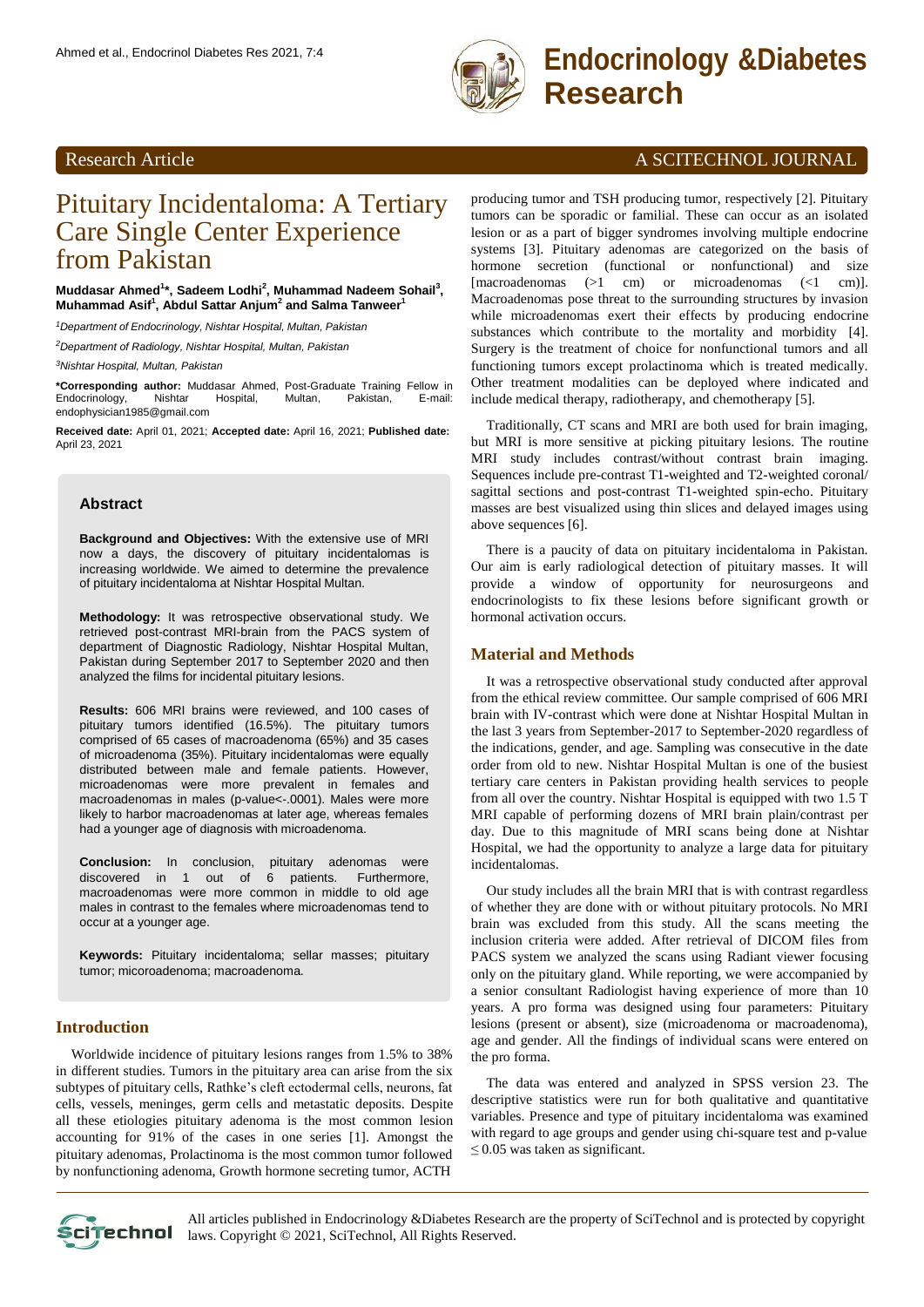#### **Results**

Our study showed the prevalence of pituitary incidentaloma was 16.5% (n=100) (Figure 1). Pituitary macradenoma constituted 65 cases (65%) and 35 cases belonged to pituitary microadenomas (35%). The pituitary tumors were equally distributed in both male and female patients. On the other hand, macroadenoma was common in males (69.2%, n=45) while microadenoma was common in females (85.7%, n=30) (Table 1).



**Figure 1:** Prevalence of pituitary incidentaloma.

| Gender | Microadenoma<br>$(n=35)$ | <b>Macroadenom</b><br>a (n=65) | p-value |
|--------|--------------------------|--------------------------------|---------|
| Male   | 5(14.3%)                 | 45 (69.2)                      |         |
| Female | 30(85.7)                 | 20(30.8)                       | 0.0001  |

**Table 1:** Distribution of pituitary incidentalomas with regards to gender (n=100).

Age distribution of pituitary incidentalomas reveals that there was no case of macroadenoma in <20 years age group. However, 28.5%  $(n=10)$  cases of microadenomas were detected in  $\langle 20 \rangle$  years age group. Similarly, prevalence of macroadenomas in >40 year age group was higher (38.5%) compared to microadenomas (14.3%) (Table 2).

| Age (in years)  | Microadenoma<br>(n=35) | Macroadenoma<br>$(n=65)$ | p-value |
|-----------------|------------------------|--------------------------|---------|
| 20 <sub>2</sub> | 10 (28.5%)             | $0(0\%)$                 |         |
| $20 - 40$       | 20 (57.2%)             | 40 (61.5%)               | 0.0001  |
| >40             | 5(14.3%)               | 25 (38.5%)               |         |

**Table 2:** Distribution of pituitary incidentalomas with regards to age (n=100).

#### **Discussion**

The prevalence of pituitary incidentaloma in our study was 1 out of 6 scans. Roughly 2/3rd of tumors are macroadenomas and remaining 1/3rd are microadenomas. The estimated worldwide prevalence of pituitary incidentalomas is between 1.5% to 38% in different studies and depends on the definition, era of study, population and on several factors. Although all the previous studies did not represent our population, our study showed a concordance in terms of prevalence. The two distinct way of diagnosing this condition is *via* autopsy or

Imaging modality *i.e.*, high resolution CT or 1.5 T MRI. The mean prevalence rate of incidentalomas on autopsy was 10.7% as calculated in a meta-analysis and it states that the lesions were equally distributed between age groups and genders [7]. The diagnosis of these lesions has been increasingly recognized owing to advancing technologies and better resolutions of the CT and MRI [8]. On the other hand, few studies demonstrated increased prevalence in elderly population.

Walter et al. were able to demonstrate the prevalence of pituitary incidentalomas in normal volunteers by using gadolinium contrast and high-resolution MRI. They were able to conclude that 10% of men and 10% of women had microadenoma that was 3-6 mm in size as demonstrated by the decreased intensity of focal areas on MRI. They compared it with prevailing data based on autopsies. Occult pituitary adenomas were 3% to 27% on autopsies at that time. And they concluded that 10% of normal population had microadenomas [9].

The pituitary adenomas can be seen on CT scan, but their sensitivity is quite low, and they can only demonstrate macroadenomas at times. A study showed only 0.2% incidences of pituitary macroadenomas on CT scan [10]. That was the reason we chose MRI for our study. The size of pituitary gland should not be more than 9 mm, but a normal variation of increased pituitary height is observed in pregnant women or due to age related changes of hypothalamic-gonadal axis [11].

The predominant findings of microadenoma in females are likely due to the reason that most tumors are prolactinomas which manifests earlier in the form of infertility or galactorrhea.

Whereas men do not have any specific symptoms unless the significant tumor growth occurs resulting in mass effect like headache, visual loss, and hormone deficiencies.

The management of incidentally found adenoma of pituitary gland is largely dependent on suspected nature of the tumor (*i.e.*, pituitary adenoma, cystic lesion, Rathke's cleft cyst or craniopharyngioma), size, symptoms (optic chiasm compression) and hormonal status. The endocrine society suggests that initial approach should be history and relevant physical examination followed by neuroimaging and visual field examinations. Lastly, surgery is offered to the patients with macroadenoma and clinical manifestations due to pressure effect [12]. As a result of surgery and or radiotherapy, most of the patients develop pituitary hormone deficiencies [13]. Replacement and optimization of deficient hormones is required in whom surgery and or radiotherapy was used. Prolactinomas are treated with dopamine agonist and rarely require surgery or radiotherapy [14]. Lifelong surveillance of tumor is required with serial imaging and pituitary hormone profiles, whereas genetic testing is increasingly being utilized for the diagnosis and prognosis of pituitary tumors [15,16].

#### **Limitation**

We analyzed the data of past 3 years only so our study could not show whether the prevalence is the same or changed. We get referred patients with suspected brain pathology so this study may not represent general population. Technical artifacts due partial volumes when 3 mm cut includes part of different anatomical structures and mimic adenoma. Magnetic susceptibility artifact results in geometrical distortion and signal changes. Pituitary lesions of less than 3 mm may be missed by MRI.